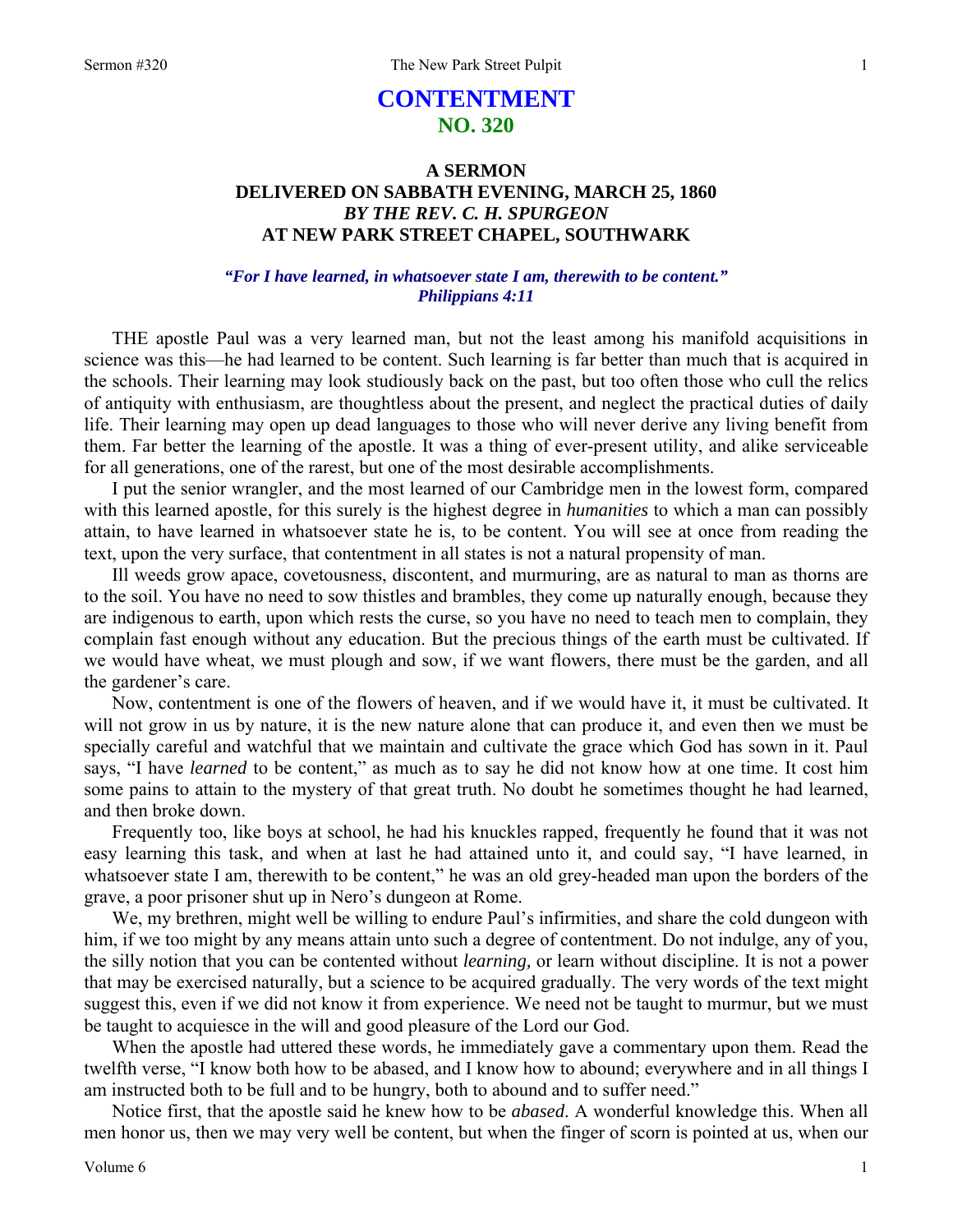character is held in ill repute, and men hiss us by the wayside, it requires much Gospel knowledge to be able to endure that with patience and with cheerfulness.

When we are increasing and growing in rank, and honor, and human esteem, it is easy work to be contented, but when we have to say with John the Baptist, *"I* must decrease," or when we see some other servant advanced to our place, and another man bearing the palm we had longed to hold, it is not easy to sit still, and without an envious feeling cry with Moses, "Would to God that all the LORD's servants were prophets."

To hear another man praised at your own expense, to find your own virtues made as a foil to set forth the superior excellence of some new rival—this, I say, is beyond human nature, to be able to bear it with joy and thankfulness, and to bless God. There must be something noble in the heart of the man who is able to lay all his honors down as willingly as he took them up, when he can as cheerfully submit himself to Christ to humble him, as to lift him up and seat him upon a throne.

And yet, my brethren, we have not anyone of us learned what the apostle knew, if we are not as ready to glorify Christ by shame, by ignominy and by reproach, as by honor and by esteem among men. We must be ready to give up everything for Him. We must be willing to go downwards, in order that Christ's name may ascend upwards, and be the better known and glorified among men. "I know how to be abased," says the apostle.

His second piece of knowledge is equally valuable, "I know how to *abound."* There are a great many men who know *a little* how to be abased, that do not know *at all* how to abound. When they are put down into the pit with Joseph, they look up and see the starry promise, and they hope for an escape. But when they are put on the top of a pinnacle, their heads grow dizzy, and they are ready to fall.

When they were poor they used to battle it, as one of our great national poets has said—

*"Yet many things, impossible to thought, Have been by Need to full perfection brought. The daring of the soul proceeds from thence, Sharpness of Wit, and active Diligence; Prudence at once and Fortitude it gives; And if in patience taken, mends our lives."* 

But mark the same men after success has crowned their struggles. Their troubles are over, they are rich and increased with goods. And have you not often seen a man who has sprung up from nothing to wealth, how purse-proud he becomes, how vain, how intolerant? Nobody would have thought that man ever kept a shop, you would not believe that man at any time ever used to sell a pound of candles, would you? He is so great in his own eyes, that one would have thought the blood of all the Caesars must flow in his veins. He does not know his old acquaintances. The familiar friend of other days he now passes by with scarce a nod of recognition. The man does not know how to abound, he has grown proud, he is exalted above measure.

There have been men who have been lifted up for a season to popularity in the church. They have preached successfully, and done some mighty work. For this the people have honored them, and rightly so. But then they have become tyrants, they have lusted after authority, they have looked down contemptuously upon everybody else, as if other men were small pigmies, and they were huge giants. Their conduct has been intolerable, and they have soon been cast down from their high places because they did not know how to abound.

There was once a square piece of paper put up into George Whitefield's pulpit, by way of a notice, to this effect—"A young man who has lately inherited a large fortune, requests the prayers of the congregation." Right well was the prayer asked, for when we go up the hill we need prayer that we may be kept steady. Going down the hill of fortune there is not half the fear of stumbling. The Christian far oftener disgraces his profession in prosperity than when he is being abased.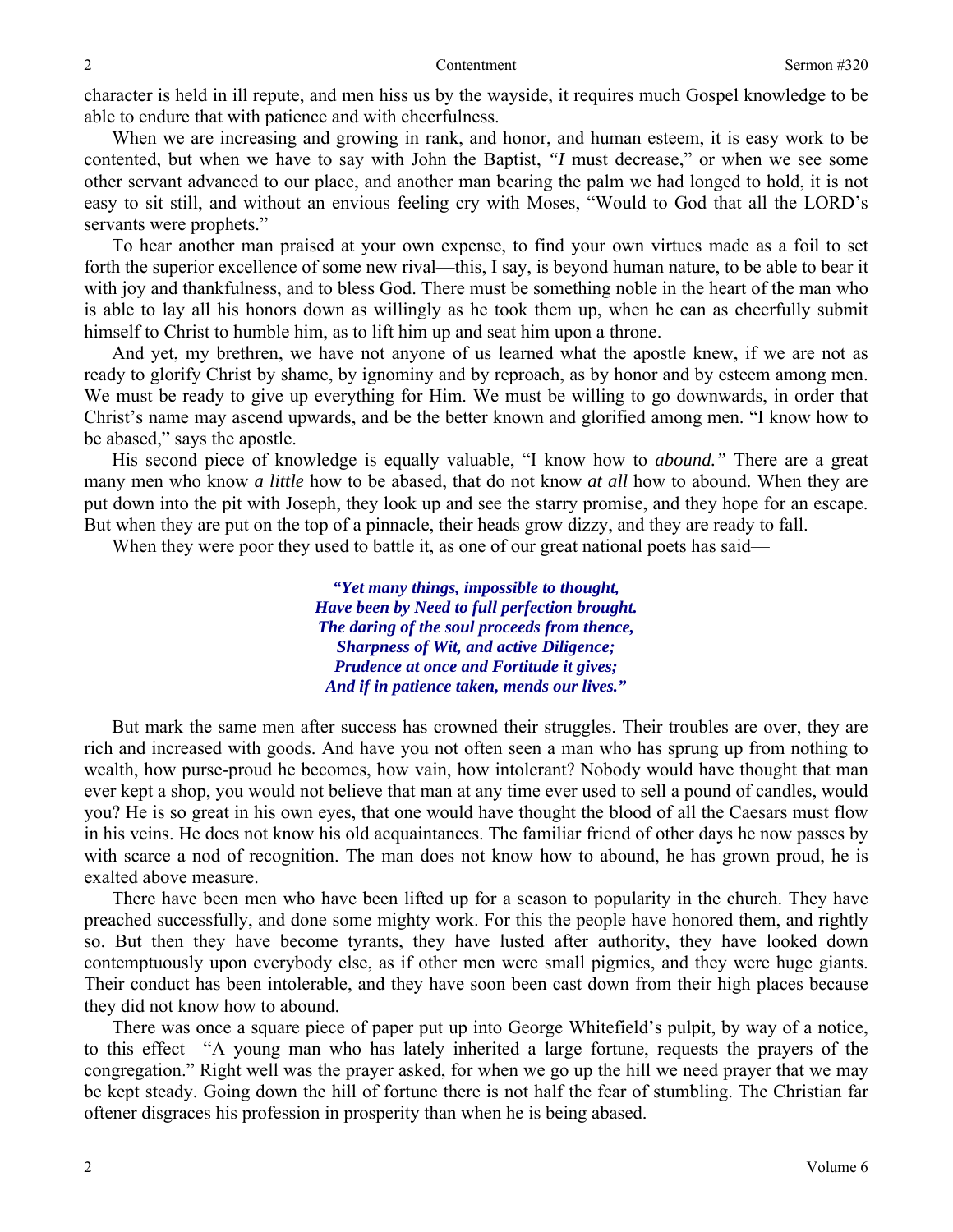### Sermon #320 Contentment

There is another danger—the danger of growing *worldly*. When a man finds that his wealth increases, it is full of wonder how gold will stick to the fingers. The man who had just enough, thought if he had more than he required he would be exceedingly liberal. With a shilling purse he had a guinea heart, but now with a guinea purse he has a shilling heart. He finds that the money adheres, and he cannot get it off.

You have heard of the spider that is called a "money spinner." I do not know why it is called so, except that it is one of the sort of spiders you cannot get off your fingers, it gets on one hand, then on the other hand, then on your sleeve, it is here and there, you cannot get rid of it unless you crush it outright, so is it with many who *abound*.

Gold is a good thing when put to use—the strength, the sinews of commerce and of charity—but it is a bad thing in the heart, and begets "foul-cankering rust." Gold is a good thing to stand on, but a bad thing to have about one's loins, or over one's head. It matters not, though it be precious earth with which a man is buried alive. Oh, how many Christians have there been who seemed as if they were destroyed by their wealth! What leanness of soul and neglect of spiritual things have been brought on through the very mercies and bounties of God!

Yet this is not a matter of necessity, for the apostle Paul tells us that he knew how to abound. When he had much, he knew how to use it. He had asked of God that he might be kept humble—that when he had a full sail he might have plenty of ballast—that when his cup ran over he might not let it run to waste—that in his time of plenty he might be ready to give to those that needed—and that as a faithful steward he might hold all he had at the disposal of his Lord. This is divine learning. "I know both how to be abased, and I know how to abound."

The apostle goes on to say, "Everywhere and in all things I am instructed both to be full and to be hungry." It is a divine lesson, let me say, to know how to be full, for the Israelites were full once, and while the flesh was yet in their mouth the wrath of God come upon them. And there have been many that have asked for mercies, that they might satisfy their own heart's lust, as it is written, "the people sat down to eat and drink, and rose up to play."

Fullness of bread has often made fullness of blood, and that has brought on wantonness of spirit. When men have too much of God's mercies—strange that we should have to say this, and yet it is a great fact—when men have much of God's providential mercies, it often happens that they have but little of God's grace, and little gratitude for the bounties they have received. They are full, and they forget God, satisfied with earth, they are content to do without heaven.

Rest assured, my dear hearers, it is harder to know how to be full than it is to know how to be hungry. To know how to be hungry is a sharp lesson, but to know how to be full is the harder lesson after all. So desperate is the tendency of human nature to pride and forgetfulness of God! As soon as ever we have a double stock of manna, and begin to hoard it, it breeds worms and becomes a stench in the nostrils of God. Take care that you ask in your prayers that God would teach you how to be full.

The apostle knew still further how to experience the two extremes of fullness and hunger. What a trial that is! To have one day a path strewn with mercies, and the next day to find the soil beneath you barren of every comfort. I can readily imagine the poor man being contented in his poverty, for he has been inured to it. He is like a bird that has been born in a cage, and does not know what liberty means.

But for a man who has had much of this world's goods, and thus has been full, to be brought to absolute penury, he is like the bird that once soared on highest wing but is now encaged. Those poor larks you sometimes see in the shops, always seem as if they would be looking up, and they are constantly pecking at the wires, fluttering their wings and wanting to fly away.

So will it be with you unless grace prevents it. If you have been rich and are brought down to be poor, you will find it hard to know "how to be hungry." Indeed, my brethren, it must be a sharp lesson. We sometimes complain of the poor, that they murmur. Ah! we should murmur a great deal more than they do, if their lot fell to us.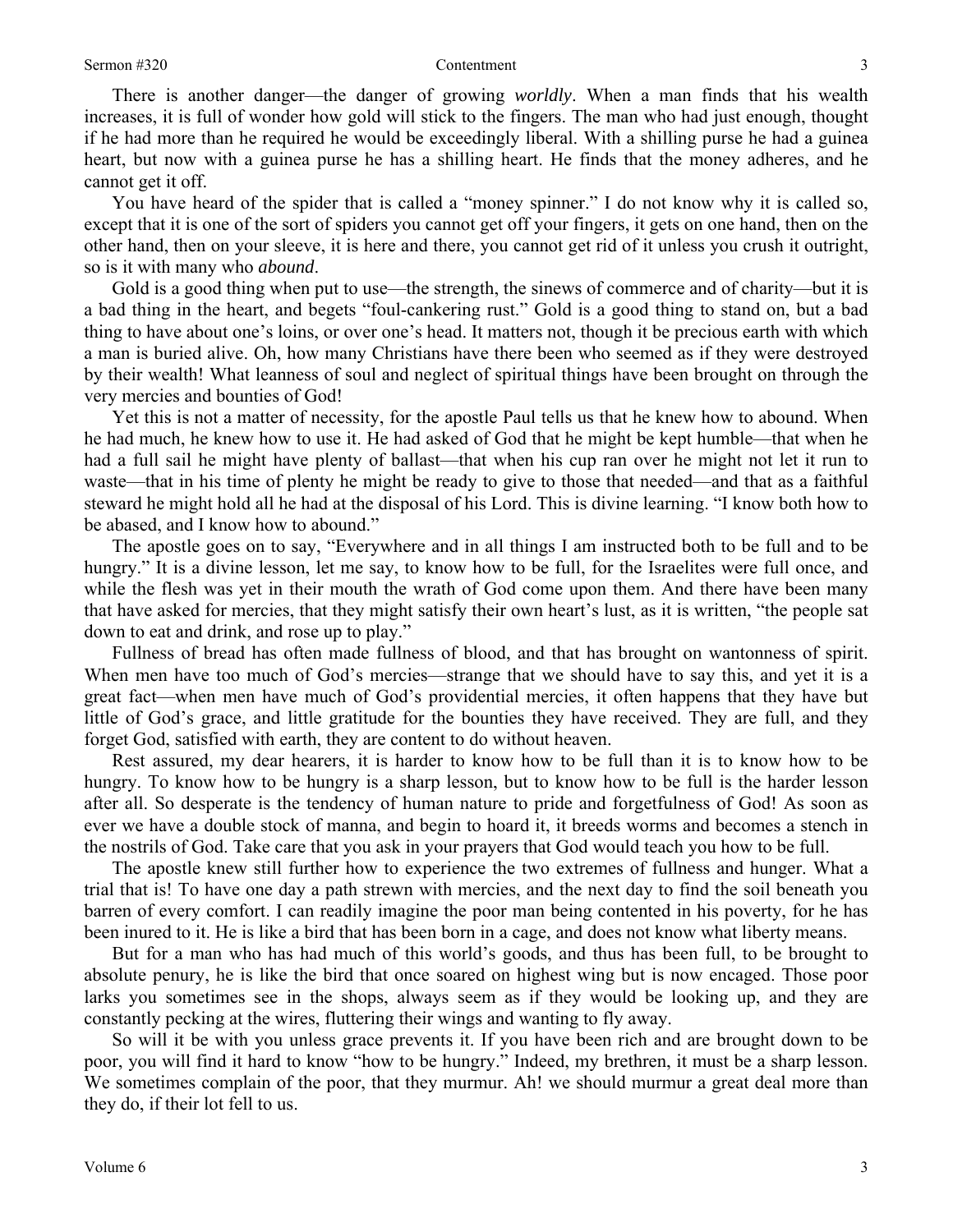To sit down at the table where there is nothing to eat, and five or six little children crying for bread, were enough to break the father's heart. Or for the mother, when her husband has been carried to the tomb, to gaze round on the gloom-stricken home, press her newborn infant to her bosom, and look upon the others, with widowed heart remembering that they are without a father to seek their livelihood. Oh! it must need much grace to know how to be hungry.

And for the man who has lost a situation, and has been walking all over London—perhaps a thousand miles—to get a place, and he cannot get one, to come home, and know that when he faces his wife, her first question will be "Have you brought home any bread?" "Have you found anything to do?" and to have to tell her "No, there have been no doors open to me." It is hard to prove hunger, and bear it patiently.

I have had to admire, and look with a sort of reverence on some of the members of this church, when I have happened to hear afterwards of their privations. They would not tell anyone, and they would not come to me, but they endured their pangs in secret, struggled heroically through all their difficulties and dangers, and came out more than conquerors. Ah! brothers and sisters, it looks an easy lesson when you come to see it in a book, but it is not quite so easy when you come to put it in practice. It is hard to know how to be full, but it is a sharp thing to know how to be hungry. Our apostle had learned both—both how to abound, and to suffer need.

Having thus expounded to you the apostle Paul's own commentary, in enlarging upon the words of my text, let me return to the passage itself. You may now ask by what course of study did he acquire this peaceful frame of mind. And of one thing we may be quite certain, it was by no stoic process of selfgovernment, but simply and exclusively *by faith in the Son of God.* 

You may easily imagine a nobleman whose home is the abode of luxury, traveling through foreign parts for purposes of scientific discovery, or going forth to command some military expedition in the service of his country. In either case he may be well content with his fare, and feel that there is nothing to repine at. And why? because he had no right to expect anything better, not because it bore any comparison with his rank, his fortune, or his social position at home.

So our apostle. He had said, "Our conversation or citizenship is in heaven." Traveling through earth as a pilgrim and stranger he was content to take travelers fare. Or entering the battle field, he had no ground of complaint that perils and distresses should sometimes encircle his path, while at other times a truce gave him some peaceful and pleasing intervals.

Again, adverting to the text, you will notice that the word *"herewith"* is written in italics. If therefore we do not omit it, we need not lay upon it a heavy stress in the interpretation. There is nothing in hunger, or thirst, or nakedness, or peril, to invite our contentment. If we are content under such circumstances, it must be from higher motives than our condition itself affords. Hunger is a sharp thorn when in the hands of stern necessity.

But hunger may be voluntarily endured for many an hour when conscience makes a man willing to fast. Reproach may have a bitter fang, but it can be bravely endured when I am animated by a sense of the justice of my cause. Now Paul counted that all the ills which befell him were just incident to the service of his Lord. So for the love he bear to the name of Jesus, the hardships of servitude or selfmortification sat lightly on his shoulders, and were brooked cheerily by his heart.

There is yet a third reason why Paul was content. I will illustrate it. Many an old veteran takes great pleasure in recounting the dangers and sufferings of his past life. He looks back with more than contentment, oftentimes with self-gratulation, upon the terrible dangers and distresses of his heroic career.

Yet the smile that lights his eye, and the pride that sits on his lofty wrinkled brow as he recounts his stories, were not there when he was in the midst of the scenes he is now describing. It is only since the dangers are past that the fears have subsided, and the issue is complete, that his enthusiasm has been kindled to a flame.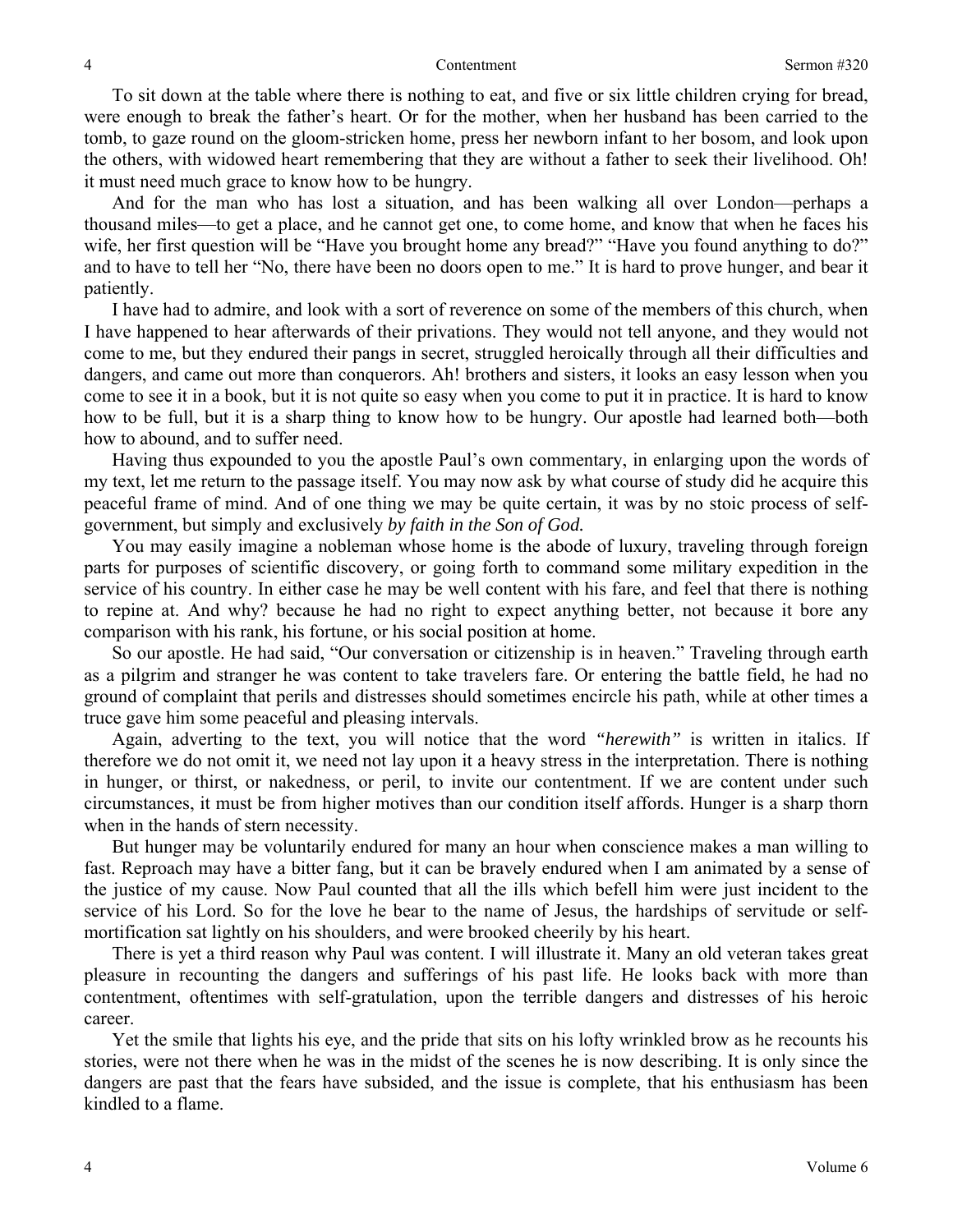But Paul stood on vantage ground here. *"In all these things,"* said he, "we are more than conquerors." Witness his voyage toward Rome. When the ship in which he sailed was caught and driven before a tempestuous wind, when darkness veiled the skies, when neither sun nor stars in many days appeared, when hope failed every heart—he alone bore up with manly courage. And why? The angel of God stood by him and said, Fear not. His faith was *predestinarian,* and as such, he had as much peaceful contentment in his breast while the tribulation lasted as when it had closed.

And now I want to commend the lesson of my text very briefly to the *rich,* a little more at length to the *poor,* and then with sympathy and counsel to the *sick*—those who are sore tried in their persons by suffering.

First, to the RICH.

The apostle Paul says, "I have learned, in whatsoever state I am, therewith to be content." Now some of you have, as far as your circumstances are concerned, all that the heart can wish. God has placed you in such a position that you have not to toil with your hands, and in the sweat of your face gain a livelihood. You will perhaps think that any exhortation to you to be contented is needless. Alas! my brethren, a man may be very discontented though he be very rich. It is quite as possible for discontent to sit on the throne, as it is to sit on a chair—a poor broken-backed chair in a hovel. Remember that a man's contentment is in his mind, not in the extent of his possessions.

Alexander, with all the world at his feet, cries for another world to conquer. He is sorry because there are not other countries into which he may carry his victorious arms, and wade up to his loins in the blood of his fellow men, to slake the thirst of his insatiable ambition. To you who are rich, it is necessary that we give the same exhortation as to the poor, "learn to be content."

Many a rich man who has an estate is not satisfied because there is a little corner-piece of ground that belongs to his neighbor, like Naboth's vineyard that the king of Israel needed that he might make a garden of herbs by his palace. "What matters it," says he, "though I have all these acres, unless I can have Naboth's vineyard?" Surely a king should have been ashamed to crave that paltry half-acre of a poor man's patrimony.

But yet so it is, men with vast estates, which they are scarcely able to ride over, may have that old horseleech in their hearts, which always cries, "Give, give! More, more!" They thought when they had but little, that if they had ten thousand pounds it would be enough. They have it, they want twenty thousand pounds. When they have that, they still want more. Yes, and if you had it, it would be, "A trifle more!" So would it continually be. As your possessions increased, so would the lust of acquiring property increase. We must then, press upon the rich this exhortation, "Learn in your state, therewith to be content."

Besides, there is another danger that frequently awaits the rich man. When he has enough wealth and property, he has not always enough honor. If the queen would but make him a justice of the peace for the county, how glorious would my lord become! That done, he will never be satisfied till he is a knight, and if he were a knight, he would never be content until he became a baron, and my lord would never be satisfied till he was an earl, nor would he even then be quite content unless he could be a duke, nor would he be quite satisfied, I trow then, unless there were a kingdom for him somewhere.

Men are not easily satisfied with honor. The world may bow down at a man's feet, then he will ask the world to get up and bow again, and so keep on bowing forever, for the lust of honor is insatiate. Man must be honored, and though king Ahasuerus make Haman the first man in the empire, yet all this availeth nothing, as long as Mordecai in the gate does not bow down to my lord Haman. Oh! learn, brethren, in whatever state you are, therewith to be content.

And here let me speak to the elders and deacons of this church. Brethren, learn to be content with the office you hold, not envious of any superior honor to exalt yourselves. I turn to myself. I turn to the ministry, I turn to all of us in our ranks and degrees in Christ's church, we must be content with the honor God is pleased to confer upon us, nay, let us think nothing of honor, but be content to give it all up, knowing that it is but a puff of breath after all.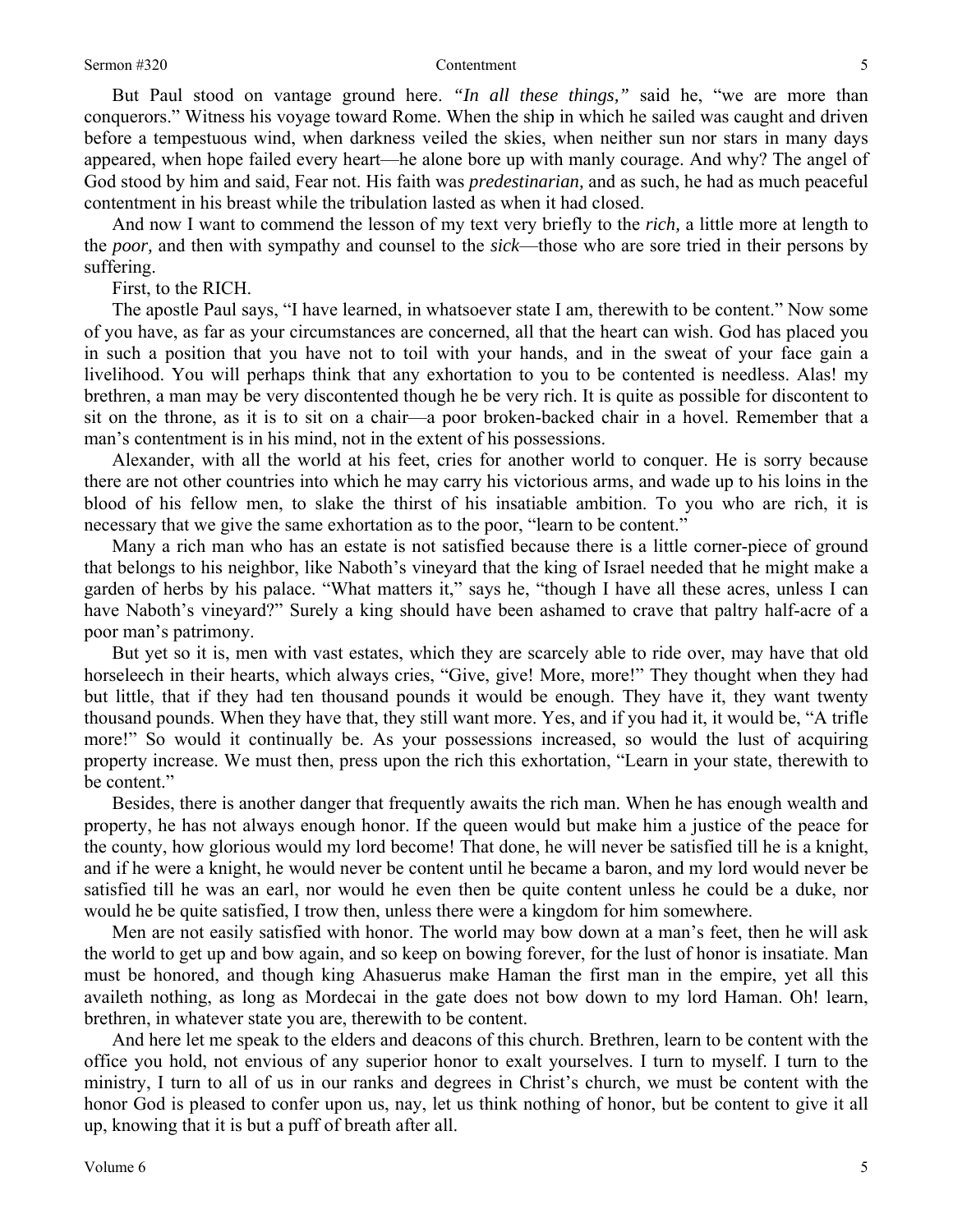Let us be willing to be the servants of the church and to serve them for nought, if need be even without the reward of their thanks, may we but receive at last the right good sentence from the lips of the Lord Jesus Christ. We must learn, in whatever state we are, therewith to be content.

At a little more length I have to counsel the POOR.

"I have learned," says the apostle, "in whatever state I am, therewith to be content."

A very large number of my present congregation belong to those who labor hard, and who perhaps, without any unkindly reflection, may be put down in the catalogue of the poor. They have enough barely enough, and sometimes they are even reduced to straitness. Now remember, my dear friends, you who are poor, there are two sorts of poor people in the world. There are the Lord's poor, and there are the devil's poor. As for the devil's poor, they become pauperized by their own idleness, their own vice, their own extravagance. I have nothing to say to them tonight.

There is another class, the Lord's poor. They are poor through trying providences, poor, but industrious—laboring to find all things honest in the sight of all men, but yet they still continue through an inscrutable providence to be numbered with the poor and needy. You will excuse me, brothers and sisters, in exhorting you to be contented, and yet why should I ask excuse, since it is but a part of my office to stir you up to everything that is pure and lovely, and of good report? I beseech you, in your humble sphere, cultivate contentment.

Be not idle. Seek, if you can, by superior skill, steady perseverance, and temperate thriftiness, to raise your position. Be not so extravagant as to live entirely without care or carefulness, for he that provides not for his own household with careful forethought, is worse than a heathen man and a publican, but at the same time, be contented, and where God has placed you, strive to adorn that position, be thankful to Him, and bless His name. And shall I give you some reasons for so doing?

Remember, that if you are poor in this world, so was your Lord. A Christian is a believer who has fellowship with Christ, but a poor Christian has in his poverty a special vein of fellowship with Christ opened up to him. *Your* Master wore a peasant's garb, and spoke a peasant's brogue. His companions were the toiling fishermen. He was not one who was clothed in purple and fine linen, and fared sumptuously every day. He knew what it was to be hungry and thirsty, nay, He was poorer than you, for He had not where to lay His head. Let this console you. Why should a disciple be above his Master, or a servant above his Lord?

In your poverty, moreover, you are capable of communion with Christ. You can say, "Was Christ poor? Now I can sympathize with Him in His poverty. Was He weary, and did He sit thus on the well? I am weary too, and I can have fellowship with Christ in that sweat which He wiped from His brow."

Some of your brethren cannot go the length you can, it were wrong of them to attempt to do it, for voluntary poverty is voluntary wickedness. But inasmuch as God has made you poor, you have a facility for walking with Christ, where others cannot. You can go with Him through all the depths of care and woe, and follow Him almost into the wilderness of temptation, when you are in your straits and difficulties for lack of bread. Let this always cheer and comfort you, and make you happy in your poverty, because your Lord and Master is able to sympathize as well as to succor.

Permit me to remind you again, that you should be contented, because otherwise you will belie your own prayers. You kneel down in the morning, and you say, "Thy will be done!" Suppose you get up and want your own will, and rebel against the dispensation of your heavenly Father, have you not made yourself out to be a hypocrite? the language of your prayer is at variance with the feeling of your heart. Let it always be sufficient for you to think that you are where God put you.

Have you not heard the story of the heroic boy on board the burning ship? When his father told him to stand in a certain part of the vessel, he would not move till his father bade him, but stood still when the ship was on fire. Though warned of his danger he held his ground. Until his father told him to move, there would he stay. The ship was blown up, and he perished in his fidelity.

And shall a child be more faithful to an earthly parent than we are to our Father who is in heaven? He has ordered everything for our good, and can He be forgetful of us? Let us believe that whatever He

6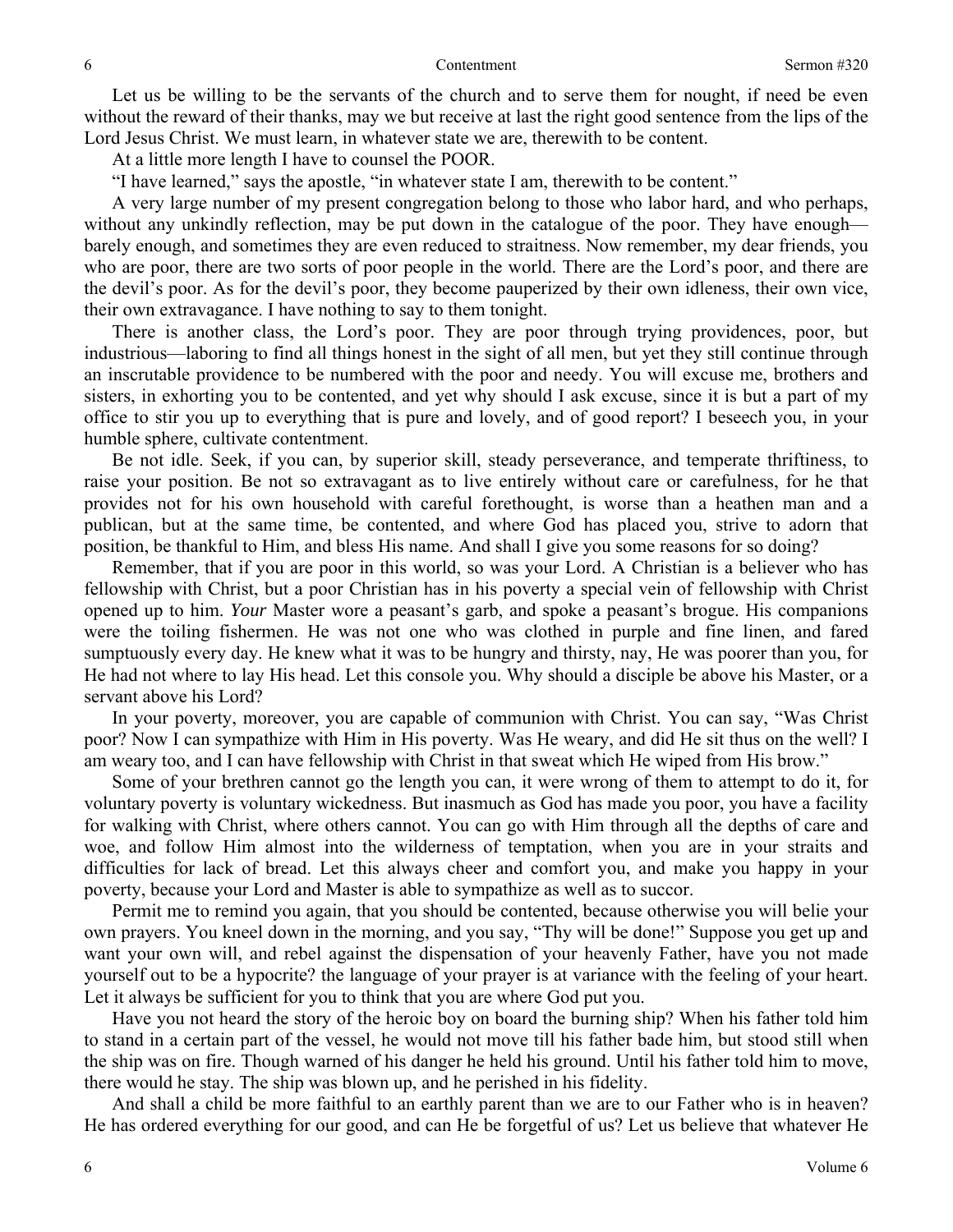appoints is best, let us choose rather His will than our own. If there were two places, one a place of poverty, and another a place of riches and honor, if I could have my choice, it should be my privilege to say, "Nevertheless, not as I will, but as thou wilt."

Another reflection suggests itself. If you are poor, you should be well content with your position because, depend upon it, it is the fittest for you. Unerring wisdom cast your lot. If you were rich, you would not have so much grace as you have now. Perhaps God knew that if He did not make you poor, He would never get you to heaven at all, and so He has kept you where you are, that He may conduct you thither.

Suppose there is a ship of large tonnage to be brought up a river, and in one part of the river there is a shallow, should someone ask, "Why does the captain steer his vessel through the deep part of the channel?" His answer would be, "Because I should not get it into harbor at all if I did not take it by this course." So, it may be, you would remain aground and suffer shipwreck if your Divine Captain did not always make you trace the deepest part of the water, and make you go where the current ran with the greatest speed.

Some plants die if they are too much exposed, it may be that you are planted in some sheltered part of the garden where you do not get as much sun as you would like, but you are put there as a plant of His own righteous planting, that you may bring forth fruit unto perfection. Remember this, had any other condition been better for you than the one in which you are, God would have put you there. You are put by Him in the most suitable place, and if you had had the picking of your lot half an hour afterwards, you would have come back and said, "Lord, choose for me, for I have not chosen the best, after all."

You have heard perhaps, the old fable in Aesop, of the men that complained to Jupiter of their burdens, and the god in anger bade them every one get rid of his burden, and take the one he would like best. They all came and proposed to do so.

There was a man who had a lame leg, and he thought he could do better if he had a blind eye, the man who had a blind eye thought he could do better if he had to bear poverty and not blindness, while the man who was poor, thought poverty the worst of ills, he would not mind taking the sickness of the rich man if he could but have his riches. So they all made a change. But the fable saith that within an hour they were all back again, asking that they might have their own burdens, they found the original burden so much lighter than the one that was taken by their own selection.

So would you find it. Then be content, you cannot better your lot. Take up your cross, you could not have a better trial than you have got, it is the best for you, it sifts you the most, it will do you the most good, and prove the most effective means of making you perfect in every good word and work to the glory of God.

And surely, my dear brethren, if I need to add another argument why you should be content, it were this, whatever your trouble, it is not for long, you may have no estate on earth, but you have a large one in heaven, and perhaps that estate in heaven will be all the larger by reason of the poverty you have had to endure here below.

You may have scarcely a house to cover your head, but you have a mansion in heaven—a house not made with hands. Your head may often lie without a pillow, but it shall one day wear a crown. Your hands may be blistered with toil, but they shall sweep the strings of golden harps. You may have to go home often to a dinner of herbs, but there you shall eat bread in the kingdom of God, and sit down at the marriage supper of the Lamb.

### *"The way may be rough, but it cannot be long, So we'll smooth it with hope and cheer it with song."*

Yet a little while, the painful conflict will be over. Courage, comrades, courage—glittering robes for conquerors. Courage, my brother, courage, you may sooner become rich than you dream of, perhaps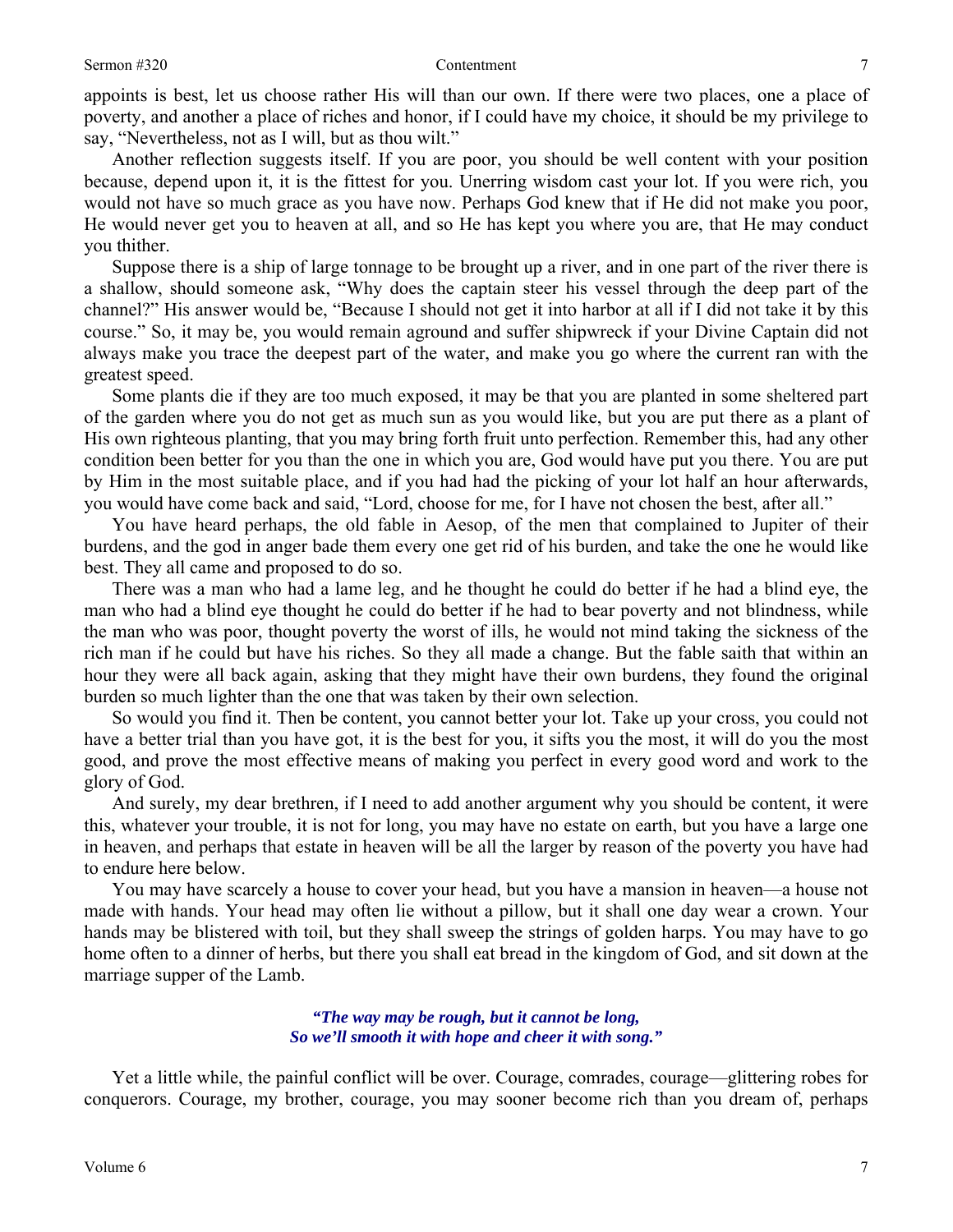there is e'en now, but a step between you and your inheritance. You may go home, peradventure, shivering in the cold March wind, but ere morning dawns you may be in your Master's bosom.

Bear up with your lot then, bear up with it. Let not the child of a king, who has an estate beyond the stars, murmur as others. You are not so poor after all, as they are who have no hope, though you seem poor, you are rich. Do not let your poor neighbors see you disconsolate, but let them see in you that holy calmness, that sweet resignation, that gracious submission, which makes the poor man more glorious than he that wears a coronet, and lifts the son of the soil up from his rustic habitation, and sets him among the princes of the blood-royal of heaven. Be happy, brethren, be satisfied and content. God will have you to learn, in whatever state you may be, therewith to be content.

And now, just one or two words to SUFFERERS.

All men are born to sorrow, but some men are born to a double portion of it. As among trees, so among men, there are different classes. The cypress seems to have been created specially to stand at the grave's head and be a weeper, and there are some men, and some women, that seem to have been made on purpose that they might weep.

They are the Jeremiahs of our race, they do not often know an hour free from pain. Their poor weary bodies have dragged along through a miserable life, diseased perhaps even from their birth, suffering some sorrowful infirmity that will not let them know even the gaiety and the frolic of youth. They grow up to mourning, and each year's suffering drives its ploughshare deeper into their brows, and they are apt—and who can blame them?—they are apt to murmur and say, "Why am I thus? I cannot enjoy the pleasures of life as others can, why is it?"

"Oh!" says some poor sister, "consumption has looked on me, that fell disease has blanched my cheek. Why should I have to come, scarcely able to breathe, up to the house of God, and after sitting here, exhausted with the heat of this crowded sanctuary, to retire to my home, and prepare to engage in daily labor much too heavy for me, my very bed does not yield me repose, and my nights scared with visions and frightened with dreams—why is this?"

I say if these brothers and sisters mourn, we are not the men to blame them, because when we are sick, we brook it ill, and murmur more than they. I do admire patience, because I feel myself so incapable of it. When I see a man suffering, and suffering bravely, I often feel small in his presence. I wonder, yea, I admire and love the man who can bear pain, and say so little about it.

We who are naturally healthy and strong, when we do suffer, we can hardly endure it. Caesar pules like a sick girl, and so do some of the strongest when they are brought down, while those who are always enduring suffering bear it like heroes—martyrs to pain, and yet not uttering a complaint.

There was good John Calvin, all his life long a victim of sickness, he was a complication of diseases. His visage, when he was a young man, as may be judged of from the different portraits of him, exhibited the signs of decay, and though he lived a long while, he seemed as if he was always going to die tomorrow. In the deepest of his agony, suffering from severe spinal pains and acute disease, the only cry he was ever known to utter was, *"Domine usquequo?* How long, Lord? How long, Lord?" A more repining expression than that he never used.

Ah! but we get kicking against the pricks, murmuring and complaining. Brothers and sisters, the exhortation to you is to be content. Your pains are sharp, yet "His strokes are fewer than your crimes, and lighter than your guilt." From the pains of hell Christ has delivered you. Why should a living man complain? As long as you are out of hell, gratitude may mingle with your groans.

Besides, remember that all these sufferings are less than His sufferings. "Canst thou not watch with thy Lord one hour?" He hangs upon the tree with a world's miseries in His bowels, cannot you bear these lesser miseries that fall on you? Remember that all these chastenings work for your good, they are all making you ready, every stroke of your Father's rod is bringing you nearer to perfection. The flame does not hurt you, it only refines you, and takes away your dross.

Remember too, that your pain and sickness have been so greatly blessed to you already, that you never ought to rebel. "Before I was afflicted I went astray, but now I have kept thy word." You have